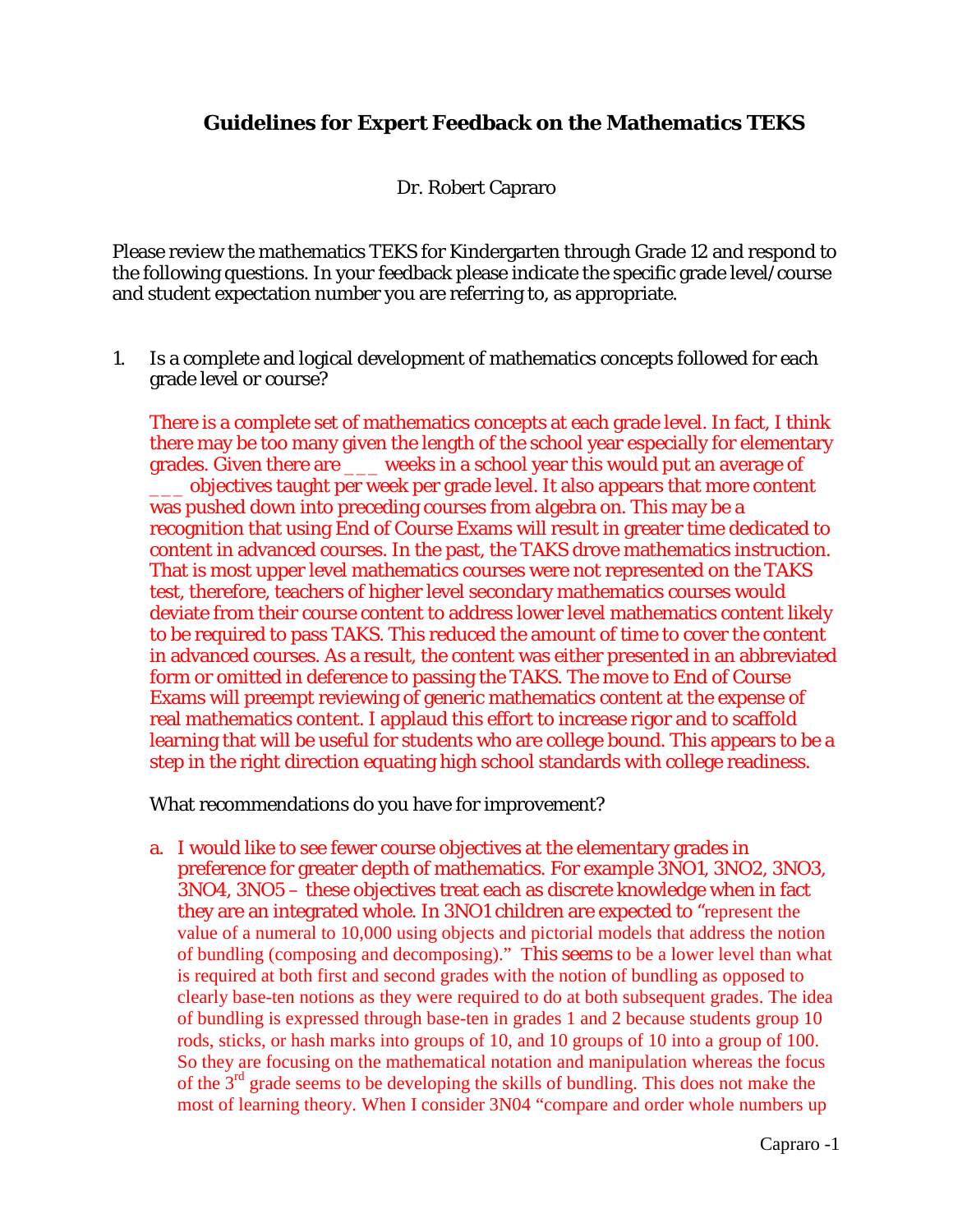to 10,000 and 3N05 "represent the comparison of two numbers to 10,000 using the symbols  $\geq, \leq,$  or  $=$ . "I think in 3NO4 the use of the term compare requires more than one number. The idea of compare is not a cleanly designed concept like the basic operations of add, subtract, multiply, and divide. So compare can be used to mean all of these plus the relational symbols of  $\langle \rangle$ , and  $=$ . So it seems to be that 3NO4 and 3NO5 are not really different. 3NO4 cannot be done without at least two numbers and 3NO5 specifies two numbers. So if this is to mean in 3NO4 students can compare 3, 4, 5 or more numbers this is not clear. However, if the distinction between the two is to use operator symbols in the former and relational symbols in the later this should be specified. The 3NO1-3NO5 should be rolled into one objective without regressing below the competency of prior grades.

- b. In grade 4 the focus shifts to representing the numbers between whole numbers. It would be helpful to children to use the same objectives they used for building whole number base-ten ideas as they move to numbers on the other side of the decimal point. For example in first grade, "decompose the value of a numeral to 100 as a sum of so many tens and so many ones, in more than one way using objects and pictorial models. For example, 64 can be represented as 6 tens, and 4 ones, or as 5 tens, and 14 ones (representations may be bundles of an object or pictures of bundles)." A similar objective and example should be provided when exploring numbers on the other side of the decimal point. This would allow students to build on what they learned previously and for them to build on their knowledge as opposed to feeling like they are learning something completely new. There are also similar manipulatives for teaching both concepts which would also facilitate the transfer of knowledge.
- 2. Have the correct vocabulary and terminology been used?

I think the ideas of operational symbols and relational symbols should be used within the text of the objective. It is important for teachers to recognize the difference in terms and for students to know there are terms for the classes of symbols. In grade 4, the term integer is used for the first time. It is not really used to mean all integers but only a portion of the integers. I suggest that the choice of words by positive whole numbers. The idea of integers is not really introduced until 6th grade.

Where could changes be made for accuracy and/or clarity?

I think it would be helpful to be cautious about using vocabulary within objectives when those vocabulary words are really not part of the instruction. Therefore, I would move the term integers to  $6<sup>th</sup>$  grade and I would use vocabulary as it is presented in the SEs, such as relational and operational symbols starting at least in third grade but possibly as early as 1st grade.

3. Are there specific areas that need to be updated or reworked?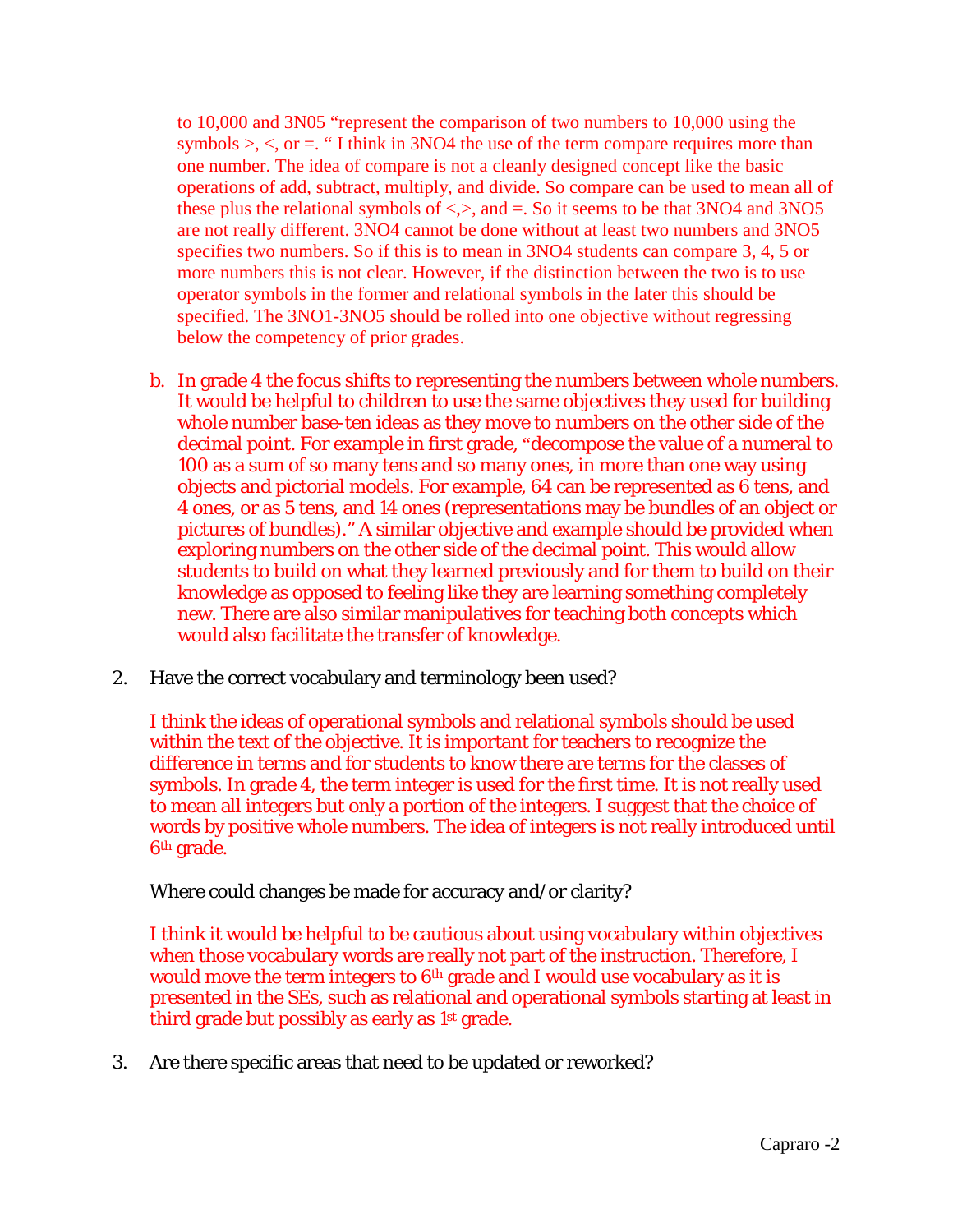I think the changes at the secondary level shows the greatest improvements with more rigor being infused earlier. I specifically applaud the increased rigor in Algebra and Algebra II.

#### 4. Are the mathematics concept/content statements grade-level appropriate?

In all grades the content appears to be appropriate, however, as noted in the earlier question there are a few places where concepts/content statements seem to take a step backward or fail to build on previous statements at earlier grades. As an aside, in fourth grade they begin working with rational numbers yet that word is missing. Both teachers and students need to have this vocabulary to name what they are doing and to be able communicate effectively with children who also need that vocabulary. The word later appears in 5<sup>th</sup> grade long after the concept had been introduced almost as if it was a brand new idea.

### Are important concepts missing at any grade level?

I believe the salient concepts and content is covered at the respective grade level and secondary mathematics courses. At 6th grade the idea of inequality in mathematical sentences is introduced. It seems as though the concept/content statement uses *or* for example "6A13 write a one-variable (one-step) equation or inequality to represent constraints or conditions within a mathematical (including number lines) or real-world problem." The use of the term *or* does not signify if that actual performance requires students to be able to fluently express their mathematics understanding of mathematical sentences across both equations and inequalities or if crystalized understanding of just one is sufficient. My concern here is that eventually students will need to be able to represent what the answer of an inequality means and often, that representation takes the form of a graph or a number line. Representing the result of an equation is very different from representing the result of an inequality. It is important to scaffold this knowledge because it will be used throughout  $7<sup>th</sup>$ ,  $8<sup>th</sup>$ , Algebra I and Algebra II. More time dedicated to these ideas might be more productive in subsequent grades. For example, 6A02 and 6A04 are parallel in the skills acquisition with 04 being more broad encompassing than 02. Similarly, other ideas here might be combined to provide more time for unpacking inequalities. Further, there is so much time dedicated to differentiating between expressions and equations yet it seems as though an equation is being called an expression in Algebra I. I think perhaps the expression was  $49x^4 - y^4$  but it is not clear and this might create confusion. There is enough room on that line that the clarity would not take up even more line of space. Given expressions are not part of  $7<sup>th</sup>$  or  $8<sup>th</sup>$  grade content/concepts – less could be made of them in 6<sup>th</sup> in favor of inequalities that are more complex and part of the content and concepts in 7th, 8th, and Algebra I.

# 5. Are the Student Expectations (SEs) clear and specific?

In most cases, I was clear about what was expected. I was somewhat unclear in a few places but those were raised earlier in my review. GA02 is not as clear as it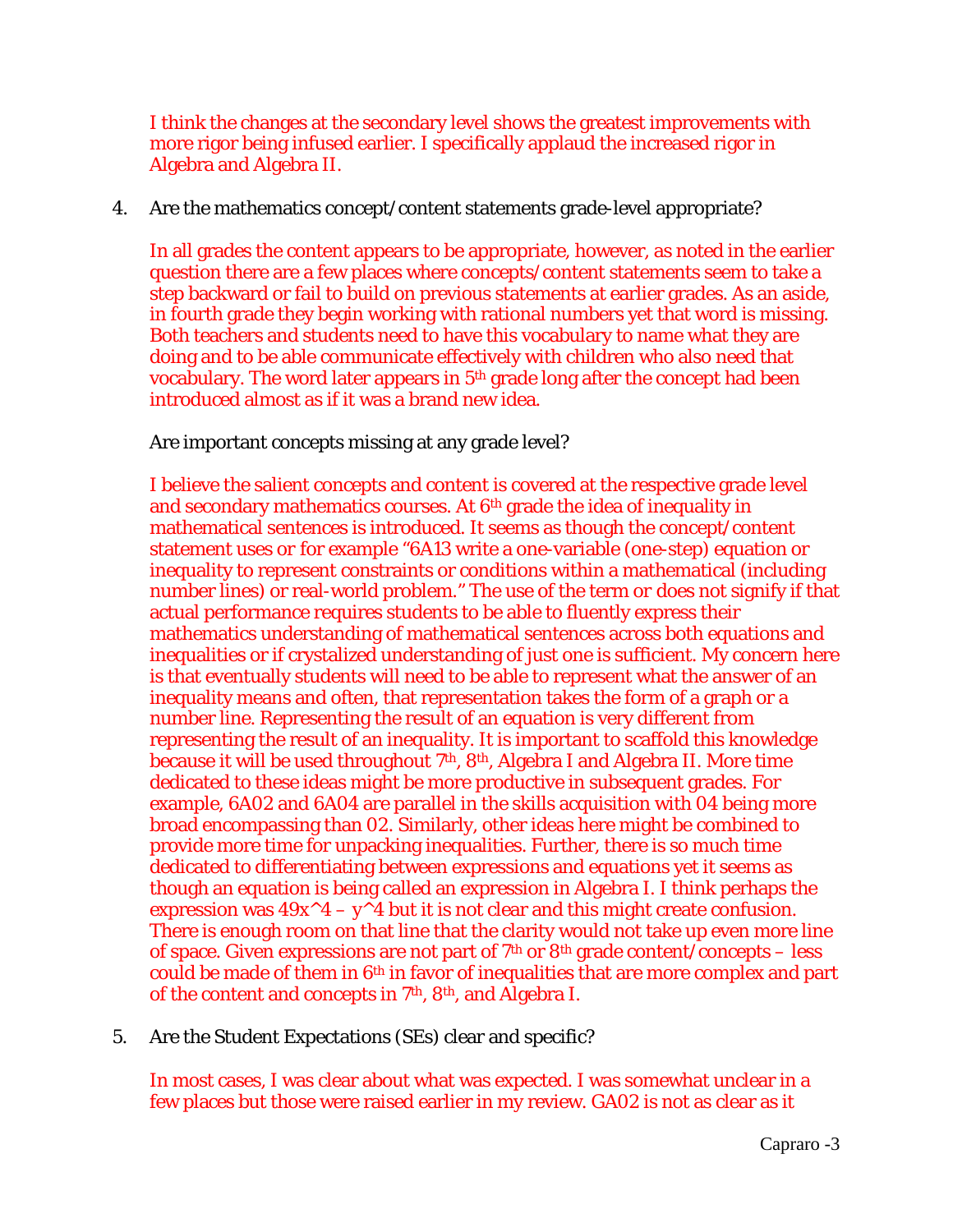could be. "Determine an equation with graph of a line parallel or perpendicular to a given line and that passes through a given point." Is a word missing, determine the equation from the graph of a line parallel or perpendicular to a given line that passes through a given point. I am not sure if this comment is appropriate for this section but I am unclear why the probability SEs are in geometry. They seem misplaced and do not seem to follow any of the other content or concepts presented in the course.

- a. I am not clear about A2D02 "recognize that there are data sets for which it is not appropriate to model with a normal distribution." How is modeled being used here. Data either are or are not normal. By modeling if the meaning is to analyze or represent using mean as a measure of central tendency then the statement can be improved by clarifying the intent for modeling. However, if my modeling of the intent is representing the data graphically, a graphic representation is one method for visually checking to see if data are or are not normal. I think what has been confused in this portion of the SE that says "model with a normal distribution". I think this one might need a revision after a clarification of the intent of the SE.
- b. I understand some of inclusion of the probability in Algebra II however, the inclusion of the following three objectives seem misplaced -A2D04 distinguish the purposes and differences among sample surveys, experiments and observation studies including explaining the role of randomization in each type of study and the scope of inference from each type of study. A2D05 use data from a sample survey to estimate population mean or population proportion including developing the margin of error through the use of simulation models for random sampling. A2D06 use data from a randomized experiment to compare two treatments and use simulation to decide if the observed differences are statistically significant. These objectives depend on probability theory that has not really been introduced; further, building an understanding of randomization does not follow from previous work in Algebra II. In combination, statistical significance has not been introduced nor have the tests that might be best suited to the task or the assumptions underlying the respective tests. The term regression has not even been introduced and only appears in Math Models However, the idea of a regression line and line of best fit might be a good choice. It might be better to examine the  $R^2$  value to determine the importance of a randomized experiment. The regression analysis is also easy to conduct with modern calculators and fits nicely with what students might have learned about lines of best fit (Algebra I).
- 6. Is the subject area aligned horizontally and vertically?

I am unclear about why the probability (and statistics) and assumptions underlying advanced data analytic concepts were sprinkled throughout the advanced mathematics courses. It seems to me a solid course could be developed to teach probability and statistics, and these concepts and content could be moved to a new course where students could learn, in sufficient detail, about the assumptions underlying the probability and statistics of experimental studies and the various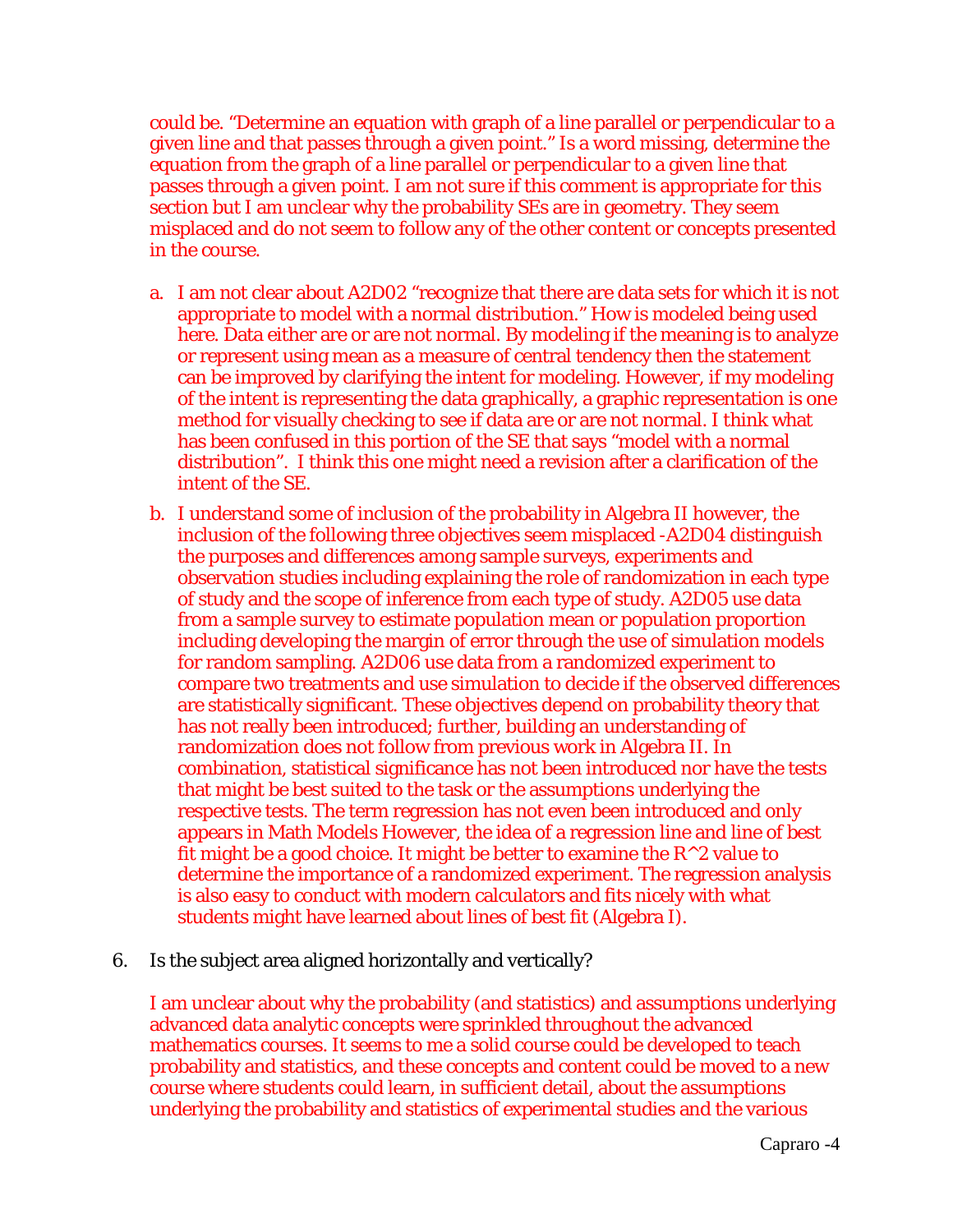choices for determining the importance of the findings that could include statistical significance (and various tests for estimating statistical significance), effect sizes, and confident intervals.

- a. In most instances the design team should be commended for their hard work and efforts to align the content horizontally. In general the content fits well, except where noted. However, this version seems to me to be a great improvement over the current version.
- b. I have some minor concerns about the vertical alignment especially with regard to vocabulary and number of SEs within some content/concept areas. There are a few instances where there are a number of SE's for a content/concept area at a grade level but that content/concept is relatively confined to that grade level. I guess there might be two arguments, 1) if it is only at one grade level it needs to be hit hard, and 2) if it is really only important at one grade level and not to subsequent mathematics success might there be something else that should be hit harder that might make a difference in subsequent mathematics courses. To make my assumptions explicit, I subscribe to the later and feel that spending more time on concepts that potentially pose more problems should receive more time and emphasis and if those item are revisited at more rigorous levels in subsequent courses it is also worth it to ensure later success. However, if this is not the prevailing sentiment perhaps a brief explanation as others are explained in the frequently asked questions section would help the reader.
- c. There is a specific bright spot in the logical and sequential development of the trigonometric development beginning at geometry and progressing through precalculus. I found the integration of the concepts to be logical and a developmentally insightful presentation of the ideas that I believe may result in students making better connections to the content.
- 7. Should consideration be given toward adding other courses at the high school level to provide more options for students?

Given the dispersion of probability and statistics I would suggest developing a course on probability and statistics where the content can be fully developed sequentially over the period of one year instead of piece wise over several years.

8. Do you have any other suggestions for ways in which the mathematics TEKS can be improved?

I am modestly concerned about the necessity for making provisions for professional development for 8<sup>th</sup> and 9<sup>th</sup> grade teachers who will need substantially greater levels of content and pedagogical skills than many currently possess. In my work in schools and with teachers in Texas, albeit mostly in high-need districts, the increased expectations will be hard to fully implement or the quality of the instruction may be lacking even when these teachers have the salient content knowledge. It is important to move students in a positive direction to college and